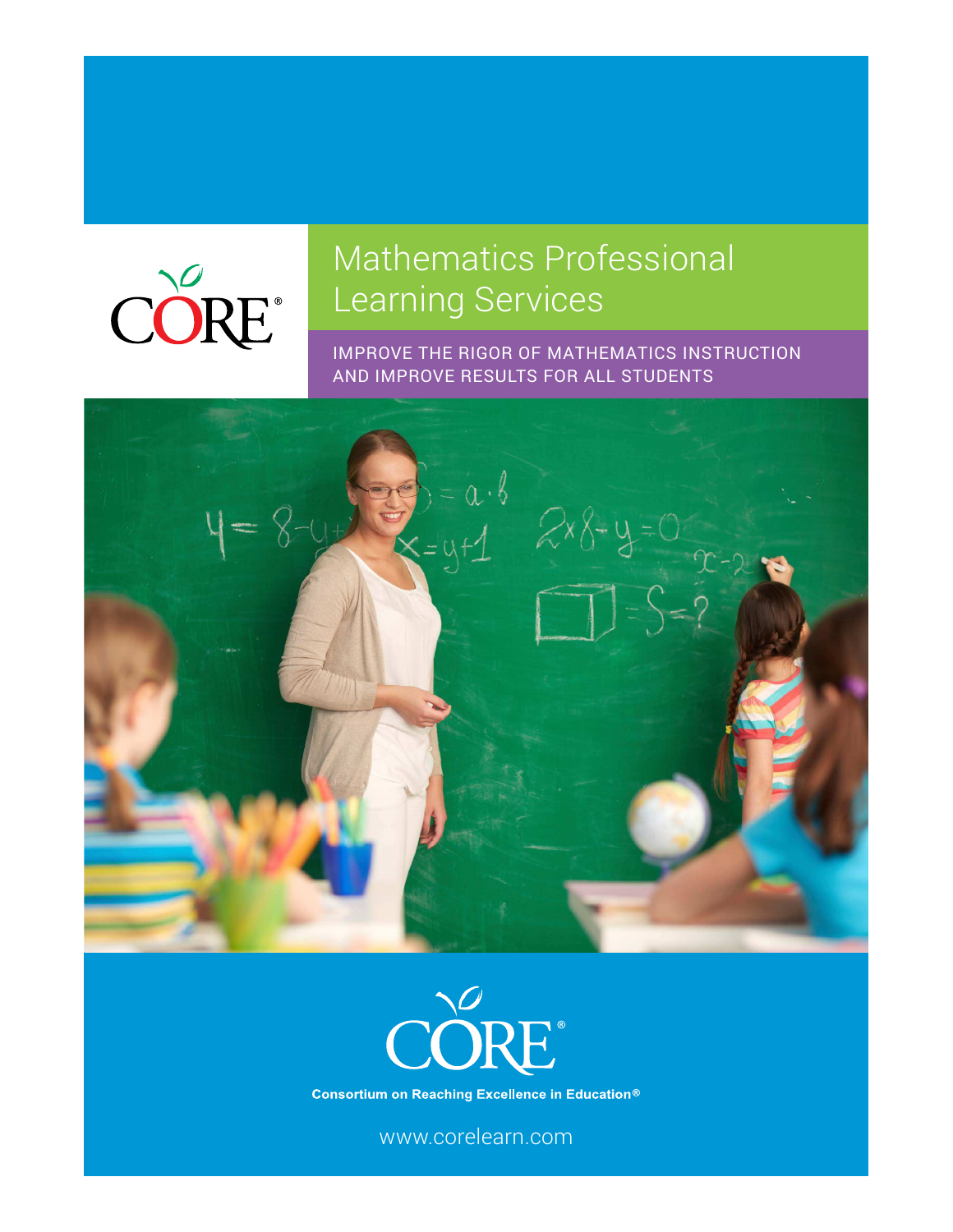This overview of CORE's professional learning services for mathematics will help you select the offerings and products that align best with the needs of your district or school. If you'd like a free consultation with a CORE Professional Learning Expert about leveraging our expertise and experience to improve outcomes for your students, please call us at **888.249.6155** or email **info@corelearn.com.**

## Accelerate Math Performance

### *Professional learning that delivers lasting instructional change*

Mathematical proficiency is more important than ever for students' success. CORE's professional learning services provide PreK–12 schools with a framework to fully implement evidence-based mathematics instruction for all students. Through on-site workshops, coaching and modeling, educators increase both their subject matter knowledge and their teaching practices so students succeed.

CORE experts emphasize proven instructional techniques that lead to greater engagement and learning for students in the areas of conceptual understanding, fluency, mathematical reasoning, and problem-solving.

CORE also works with school leaders to:

- $\blacksquare$  Employ consistent processes that develop teachers' instructional practices
- **Implement Multi-Tiered System of Supports (MTSS) to create a professional** learning culture that fosters high achievement for all students

CORE's professional learning services address the learning needs of ALL students including non-native English speakers and those who struggle with math.

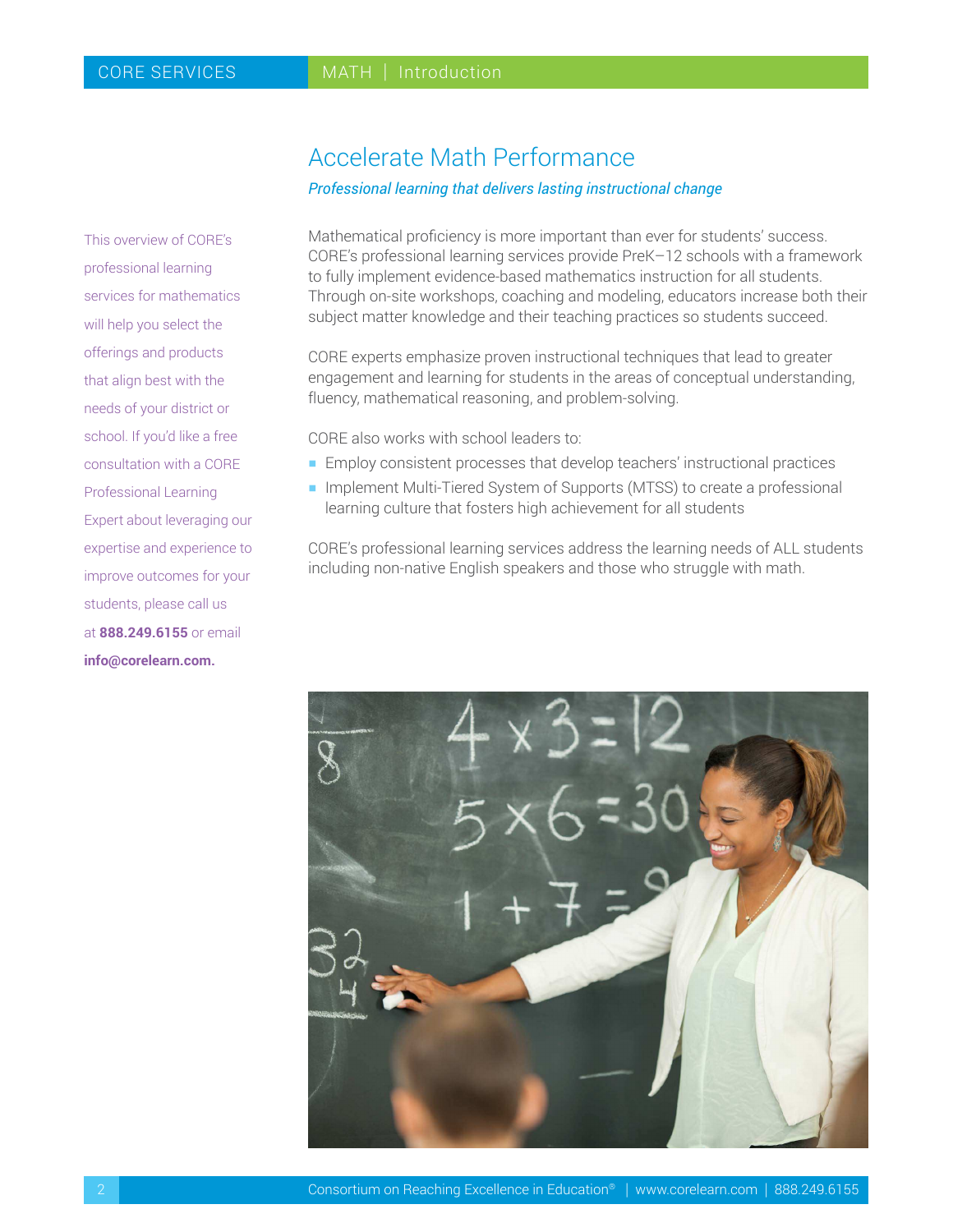# <span id="page-2-0"></span>TABLE OF CONTENTS

## Site Implementation and Coaching Support Services

| CORE Site Implementation, Standards Alignment, Consultation,           |
|------------------------------------------------------------------------|
| Material Selection, and Program Implementation  4                      |
|                                                                        |
| Program Planning: Connecting Objectives, Assessments, and Key Topics 8 |

### Foundational and Topical Mathematics Offerings

| Mathematical Discourse, Writing and Academic Vocabulary  15             |
|-------------------------------------------------------------------------|
| Teaching Problem Solving Through Mathematical Modeling and              |
| Intensive Lesson Study: Learning About Teaching Through Intensive Study |
|                                                                         |

### Instructional Resources

|--|--|--|--|

### Success Stories

| Educator Professional Learning that Leads to Sustained Improvement |  |
|--------------------------------------------------------------------|--|
|                                                                    |  |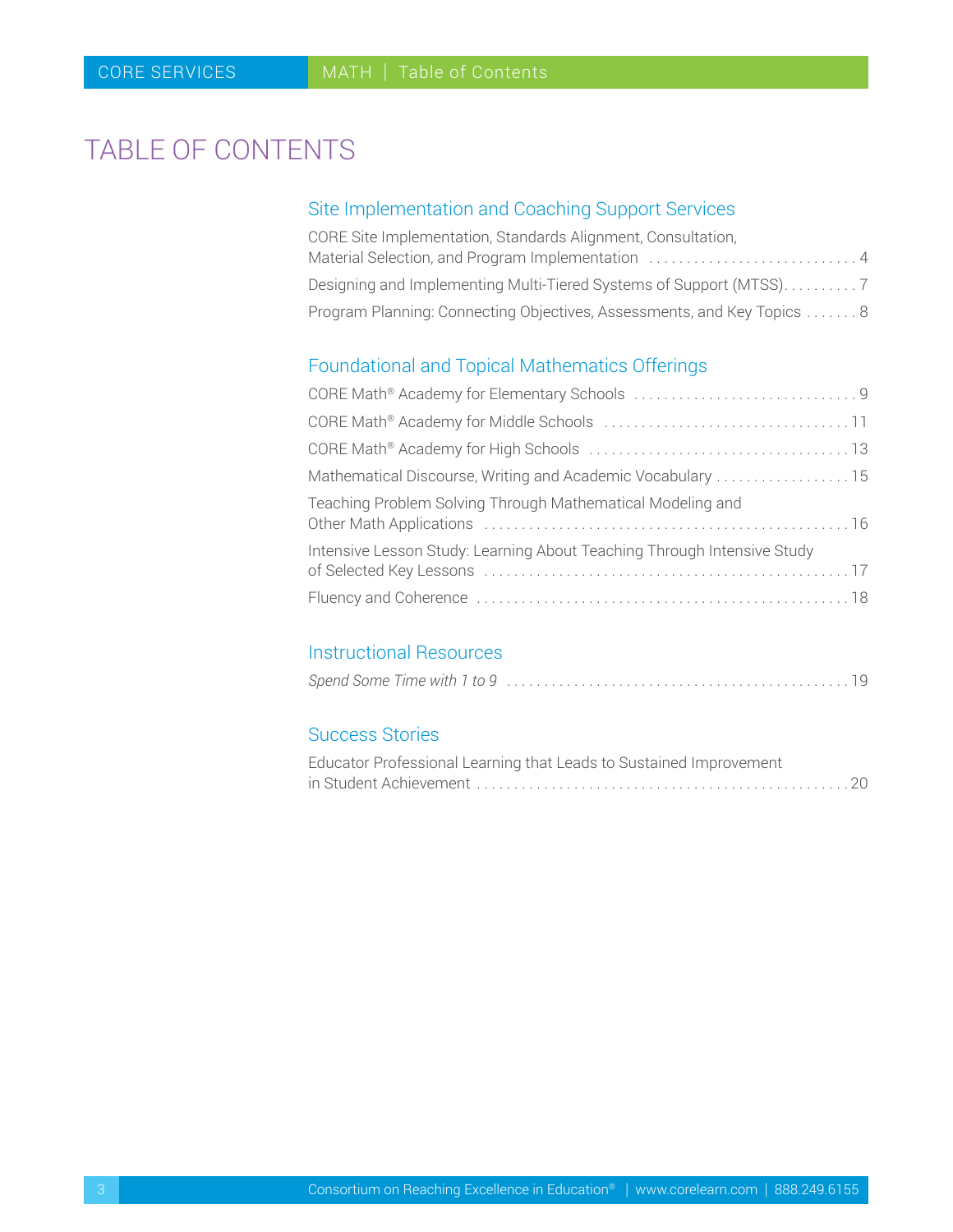# <span id="page-3-0"></span>SITE IMPLEMENTATION AND COACHING SUPPORT SERVICES

# Site Implementation and Coaching Support Services for Sustainable Improvement in **Mathematics**

### Levels: PreK-12

Audience: Specific services are determined during planning for each visit. The principal or site administrator and other instructional leaders are requested to participate in all visits.

Format: The needs of each school determine the focus of visits. Four to 14 days are recommended.

### CORE Site Implementation, Standards Alignment, and Consultation

Research and CORE's own experience have shown that coaching and support are vital for professional development to be effective. CORE's Site Implementation, Standards Alignment, and Consultation are essential components of CORE expert support. Site assistance is provided in tandem with whole district implementation to develop a seamless system that ensures equity across all sites. Specific content is determined in consultation between CORE and the school and/or district leadership. During the site visit, CORE Educational Consultants work informally with small groups of teachers, coaches, and administrators.

Site visits and/or demonstration site visits provide the following important services:

### **Collaborative Planning**

The first CORE site visit is a crucial planning day to identify specific implementation issues and plan for organization, resources, and support needs. A CORE Educational Consultant initiates or reviews your comprehensive school mathematics plan, including organization of instruction, implementation of a multi-tiered model, student grouping, time allocations, materials, personnel usage, and planned staff development. In addition, the Consultant helps you develop a pacing calendar. The Consultant conducts initial walk-through visits to classrooms. This session should include your leadership team.

### **Classroom Teacher Coaching, Lesson Study, Program Planning**

The Consultant provides a number of services directly to classroom teachers. With the local coach, she or he coaches classroom teachers based on direct observation and feedback. The Consultant also conducts collaboratively planned demonstration lessons, using your adopted materials. With the coach, the Consultant works with small groups of teachers to plan grade-level grouping and interventions based on analysis of assessment data. The Consultant also works with small groups of teachers to provide review and deeper understanding of adopted instructional materials, resolve implementation issues, and provide coaching on implementing effective instructional techniques. The number of classrooms and teachers visited during any one day depends on the priorities of the school leadership and the specific issues the Consultant needs to address.

### **Multi-tiered System of Supports/ Response to Instruction and Intervention**

A CORE Consultant can provide support with data analysis, planning for robust materials and appropriate assessments, and goal setting and problem solving.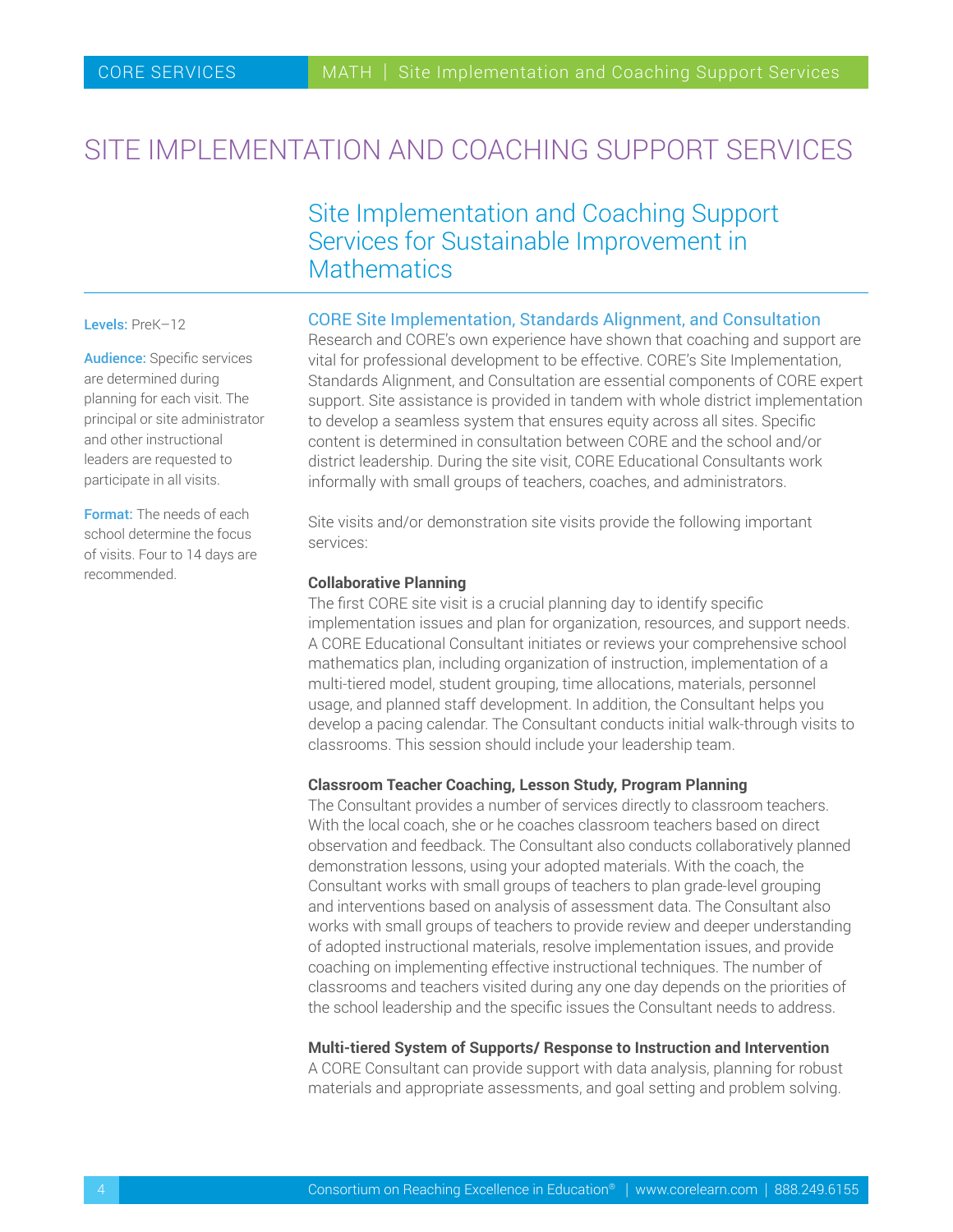#### **Executive Coaching**

For school administrators, the Consultant provides personal coaching sessions that combine professional development with a discussion of instructional materials and visits to selected classrooms to calibrate observations and monitor program implementation. The Consultant works closely with the building administrator to ensure he or she understands how the instructional program is designed, what effective implementation of a core curriculum and supplemental intervention programs looks like, and how to use data to leverage improved achievement. Through regular classroom walk-throughs and facilitated sessions, the CORE Consultant supports the building leadership to have the knowledge, tools, and confidence to lead sustained mathematics improvement efforts.

### **Mentored Practice for Coaches**

Part of the site visit allocation is devoted to building expertise of coaches and teacher leaders. The Consultant mentors the coaches as they model lessons, observe and debrief teachers, conduct data study sessions, and analyze test data. The Consultant assists the coaches to facilitate on-site collaborative conversations and develop solutions to implementation challenges.

### **Alignment of Instruction to Standards**

The CORE Consultant will work with staff to map instruction and your curriculum materials to ensure tight alignment of instruction to your state standards.

### **Assessment Support**

Regular use of screening and progress-monitoring data can make intervention planning dramatically more effective. The Consultant provides assistance in the use of assessment instruments, including diagnostic data, screening and progressmonitoring instruments, both CBM and curriculum-embedded assessments. The Consultant works closely with teachers, the principal, curriculum specialists, and coaches to show them how to analyze the data to plan student groupings and specific interventions. Teachers who have learned to incorporate such data into their teaching practice frequently respond positively to the growth they see in their own students' mathematics proficiency.

### **Implementation of Scientifically-based Instructional Materials**

The Consultant can provide, if needed, help with an analysis of your program needs and your choice of the optimal program. Since CORE does not publish instructional materials and is not aligned with any one textbook publisher, the Consultant can provide impartial advice. The CORE Consultant team is familiar with many comprehensive, intervention, and supplemental materials supported by scientific research.

### **Specialized Program Review Sessions for Preschool, Elementary School, or Middle/High School Intervention or Core Programs**

The Consultant can provide a two-day customized review and refresher for teachers new to a program. A third day can focus on setting up the classrooms. Following initial publisher training, the CORE Consultant will work for two days with elementary or middle/high school staffs by grade level or team to review routines as follows: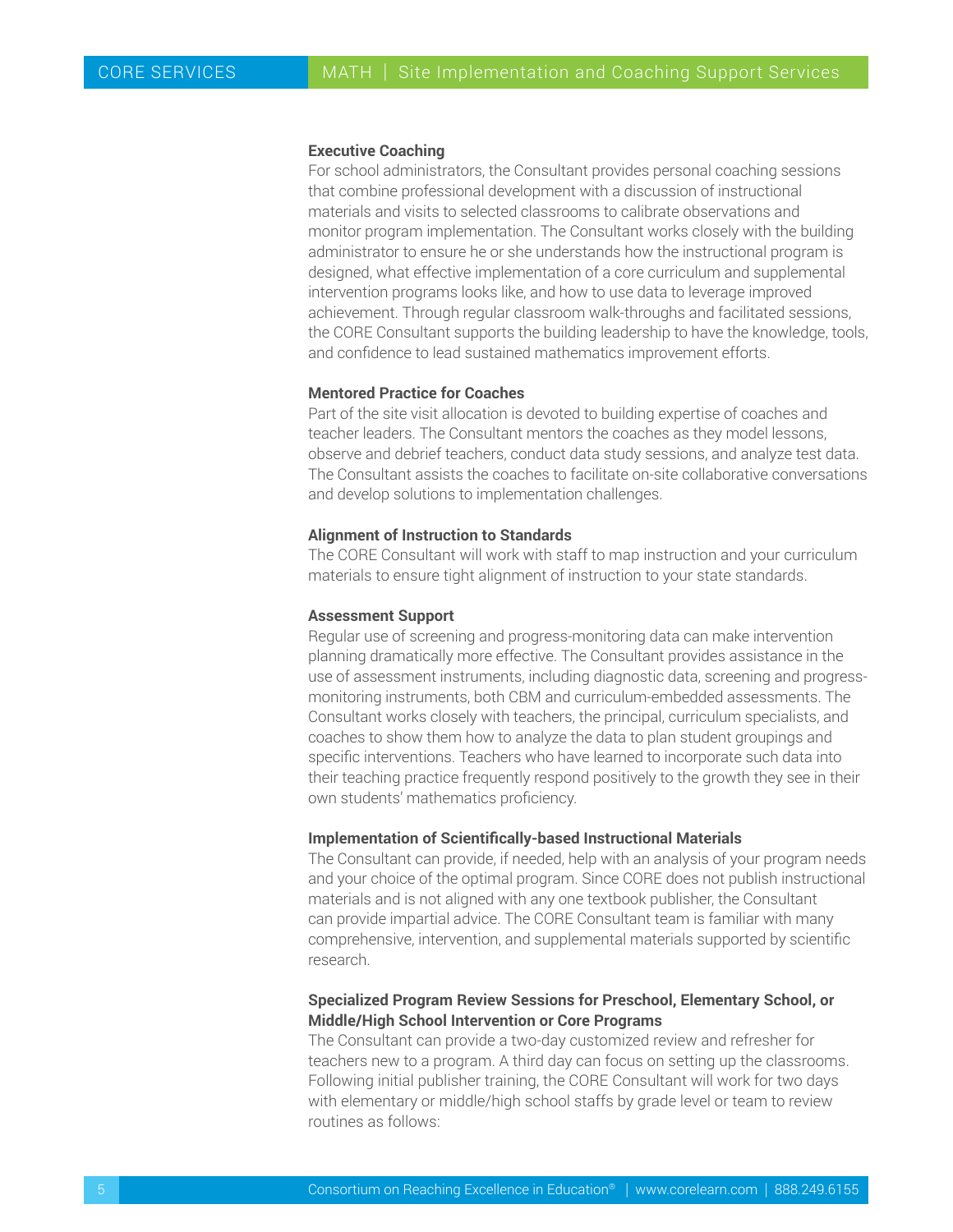Day 1: Preschool, K, and grade 1, each for three hours

Day 2: Grades 2–3 and 4–6, each for three hours

For middle/high school intervention programs, teachers may be supported in teams.

### **Demonstration Site Implementation and Practice**

When CORE is supporting the implementation of a comprehensive, district-wide mathematics approach, selected sites are identified by the district to serve as the venues for district math specialist, coach, and site and district administrator practice. During visits to demonstration sites, district leadership will practice their observation skills, calibrate observations, observe model lessons, and observe data study. Coaches will practice their coaching skills together and also calibrate observations and practice model lessons.

### **Off-site Continued Support**

Through a combination of on-site, phone and email support, reports, and development of client resources (agendas, planning templates) the Consultant manages the CORE program of services closely with site administrators and teacher leaders, and serves as the liaison to CORE.

### Participant Outcomes

- $\blacksquare$  Identify specific implementation issues and plan for organization, resources, and support needs.
- $\blacksquare$  Deepen the expertise of school leaders through training on instructional materials and assessment, as well as visits to selected classrooms to observe instruction and practice coaching and feedback.
- **Improve classroom instruction as the CORE Consultant models lessons in** classrooms and conducts classroom observations and coaching
- Help teachers more deeply understand adopted instructional materials and resolve implementation-related issues.
- $\blacksquare$  Enable all instructional staff to use data to plan student groupings and interventions.
- Help coaches learn to analyze test data, facilitate on-site collaborative conversations, and develop solutions to implementation challenges.
- **-** Alignment of instruction to standards.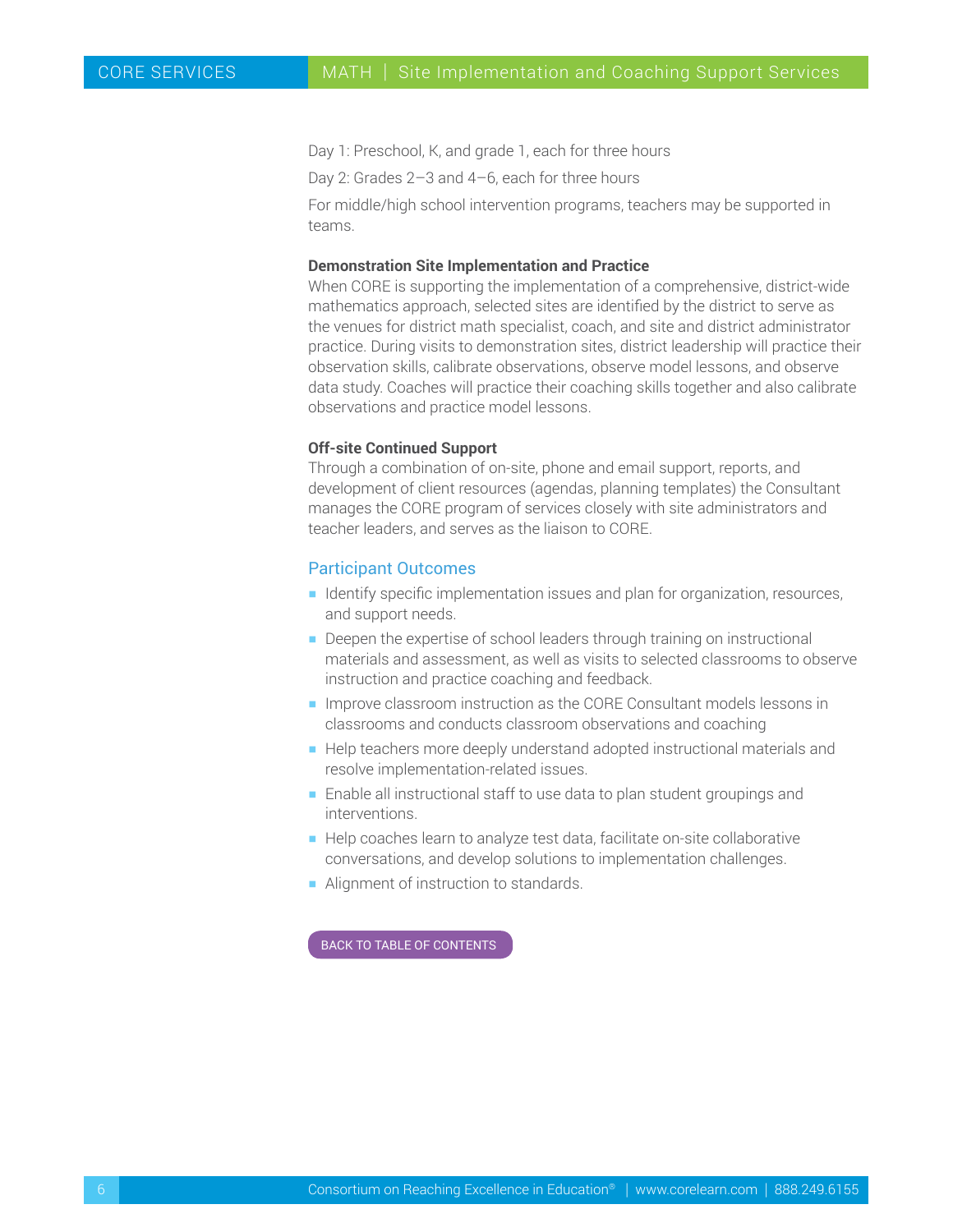# Designing and Implementing Multi-Tiered Systems of Support (MTSS)

<span id="page-6-0"></span>Levels: PreK-12

Audience: District and site leadership teams, including special education leadership

Format: Three days, consecutive or separate, depending on the situation

Materials: Participant Resource Guide; Internet access will be necessary The MTSS course will support administrators and key school leadership to implement MTSS as a coordinated K-12 system of academic and behavior support interventions which are designed to facilitate early and appropriately intensive research-based interventions for students at risk. Beginning with key yet compact background knowledge that differentiates MTSS from RTI, including 10 of the most important lessons learned in decades of school-based implementation, the MTSS course systematically details:

- Key roles of school leaders, including principals and teachers;
- $\blacksquare$  Which school-based teams perform which roles and functions;
- **Comprehensive and proactive design of coordinated reading/language arts and** mathematics research-based interventions across tiers of increasing intensity, including strategies to increase intensity;
- How to use scientifically-sound and efficient reading/language arts and mathematics assessments for benchmarking K-6 students to promote adequate yearly progress and support universal screening, and once per year universal and/or individual screening for middle and high school students;
- $\blacksquare$  How to use scientifically-sound and efficient reading/language arts and mathematics assessments more frequently for appropriately intensive progress monitoring of students by tiered service;
- **Special education decision-making including eligibility determination for** students with specific learning disabilities (SLD), and creating better, more scientifically sound IEP goals that lend themselves to progress monitoring, and annual and 3-year re-evaluations; and,
- How to ensure success by providing strategies for evaluating fidelity of MTSS implementation.

The MTSS course includes selected key readings, polling to assess beliefs about current implementation status, and tools to evaluate fidelity of implementation.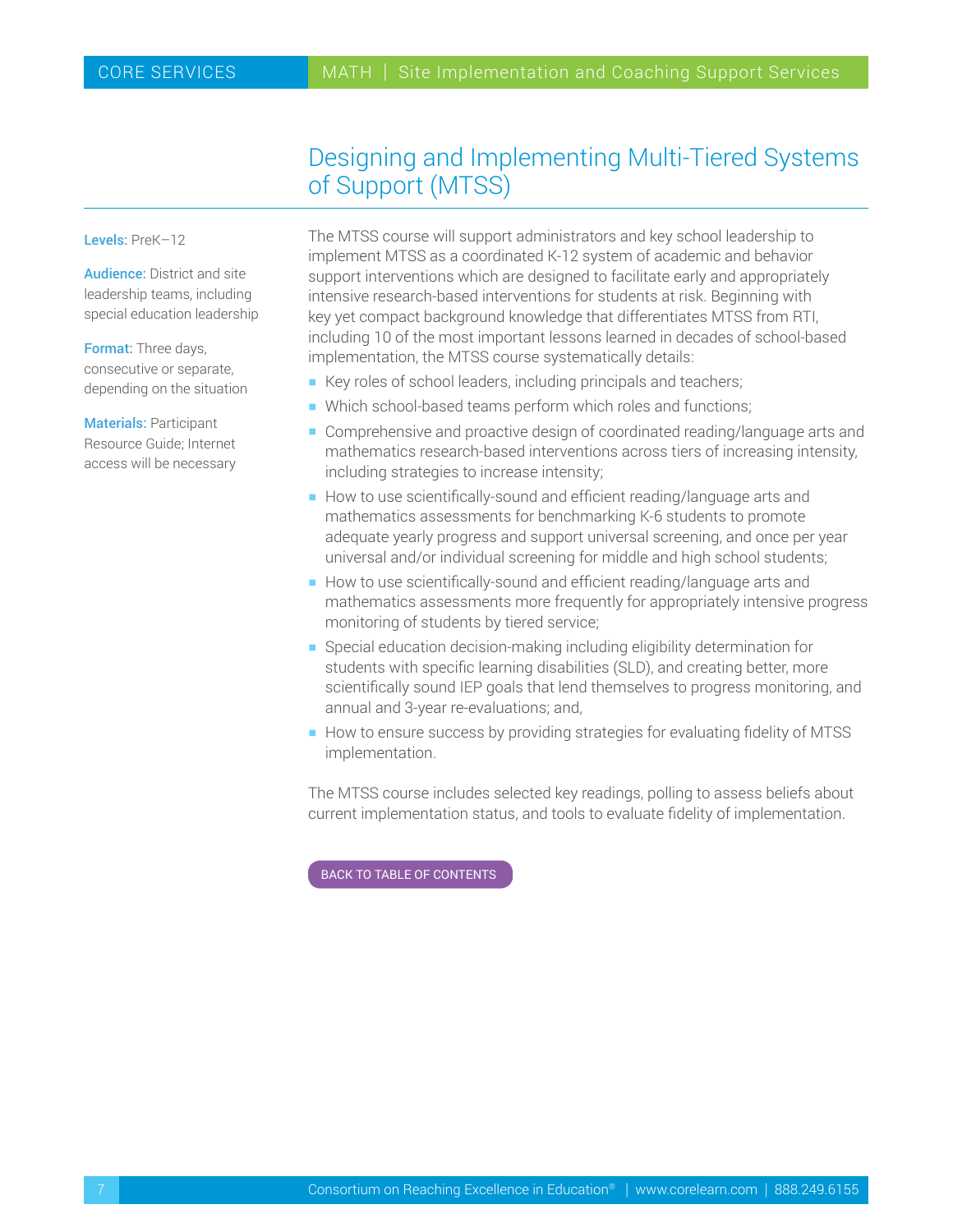# Program Planning: Connecting Objectives, Assessments, and Key Topics

### <span id="page-7-0"></span>Levels: K–12

Audience: Administrators, all content-area teachers, coaches, and specialists

Format: One day

Materials: Participant Resource Guide

This content may be part of site visits or may be presented as a workshop depending on district/school need. It is designed to prepare teachers for coherent and effective instruction by focusing on the connections between objectives, assessments, and key learning topics for nine or more weeks of instruction.

The service emphasizes the following:

- $\blacksquare$  Identifying key concepts and skills
- $\blacksquare$  Articulating clear, measurable objectives
- $\blacksquare$  Connecting objectives to standards
- $\blacksquare$  Identifying or developing assessments to match objectives
- $\blacksquare$  Understanding the development of concepts and skills within the course curriculum
- $\blacksquare$  Planning to address areas of weakness if needed in the curriculum
- $\blacksquare$  Anticipating and preparing for common misconceptions and issues

### Participant Outcomes

- Develop an outline or plan for instruction based on your curriculum.
- $\blacksquare$  Describe objectives that are aligned with standards.
- $\blacksquare$  Identify assessments that are aligned with objectives.
- $\blacksquare$  Prepare for teaching by understanding the key concepts and skills that must be learned, the common misconceptions to be addressed, and how assessments will be used to evaluate and guide instruction.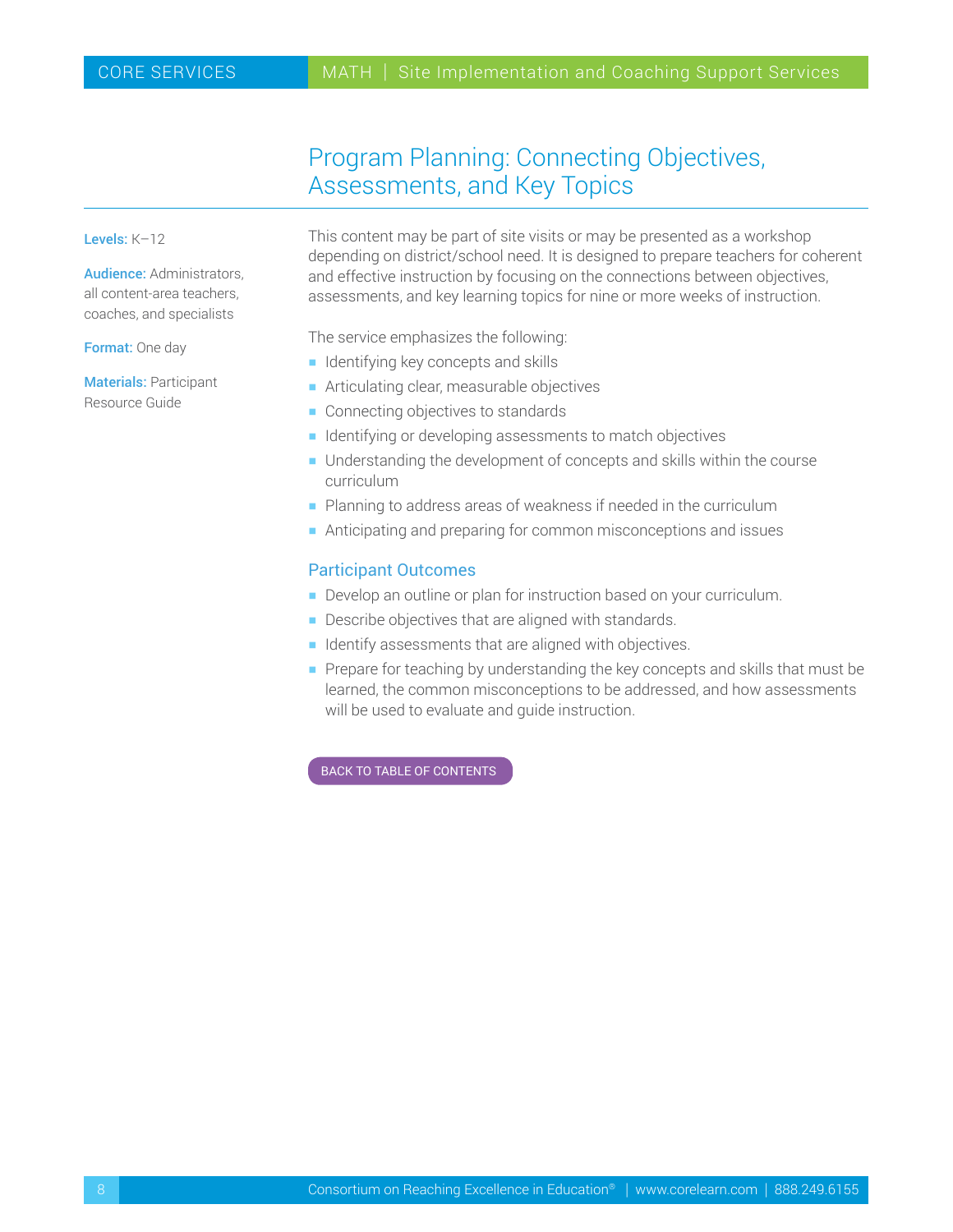# <span id="page-8-0"></span>FOUNDATIONAL AND TOPICAL MATHEMATICS OFFERINGS

## CORE Math® Academy for Elementary Schools

#### Levels: K–6

Audience: District and school leadership, math coaches, classroom teachers, and specialists

Format: Sessions may be selected based on identified needs. It is recommended that schools select the entire five-day Math Academy to be completed over time in 1-2 day chunks in combination with other CORE Math workshops, or as a summer 5 day institute.

Materials: Participant Resource Guide containing participant worksheets and note-taking sections with slides. Two professional books: *Principles to Actions Ensuring Mathematical Success for All* from NCTM

(2014), and *Spend Some Time with 1 to 9, K–8*

CORE's Math Academy for Elementary Schools is designed to increase mathematical content understanding and best practices to enable students to become mathematically proficient and meet state standards. Based on the current research and findings from the National Mathematics Advisory Panel, the National Research Council, and other prominent mathematics researchers, the CORE Math Academy focuses on the critical topics that pose challenges for many students, particularly those who are behind in mathematics achievement. While each Math Academy session is dedicated to a discrete topic, it is recommended, but not required, that all five sessions be included in a robust professional development plan. Each topic below requires a full-day session but may be taken in half-day increments.

### Topical Outline

### **Numbers and Operations**

- **Overview, Number Concepts, and Counting**
- **Addition and Subtraction**
- Problem Types and Problem-Solving
- Number Facts and Number Properties

#### **Place Value and Multidigit Operations**

- **Place Value**
- **Multidigit Addition/Subtraction**
- **Multidigit Multiplication/Division**
- **Common Misconceptions**

### **Fractions**

- $\blacksquare$  Fractions and Equivalence
- **Addition and Subtraction**
- $\blacksquare$  Multiplication and Division
- **Common Misconceptions**

### **Multiplicative Thinking and Equivalence**

- **Equality**
- **Filter** Fractions, Decimals, and Percents
- $\blacksquare$  Ratio and Multiplicative Thinking
- Mathematical Discourse

### **Geometry and Measurement**

- **Measurement**
- **Shapes**
- **•** Applications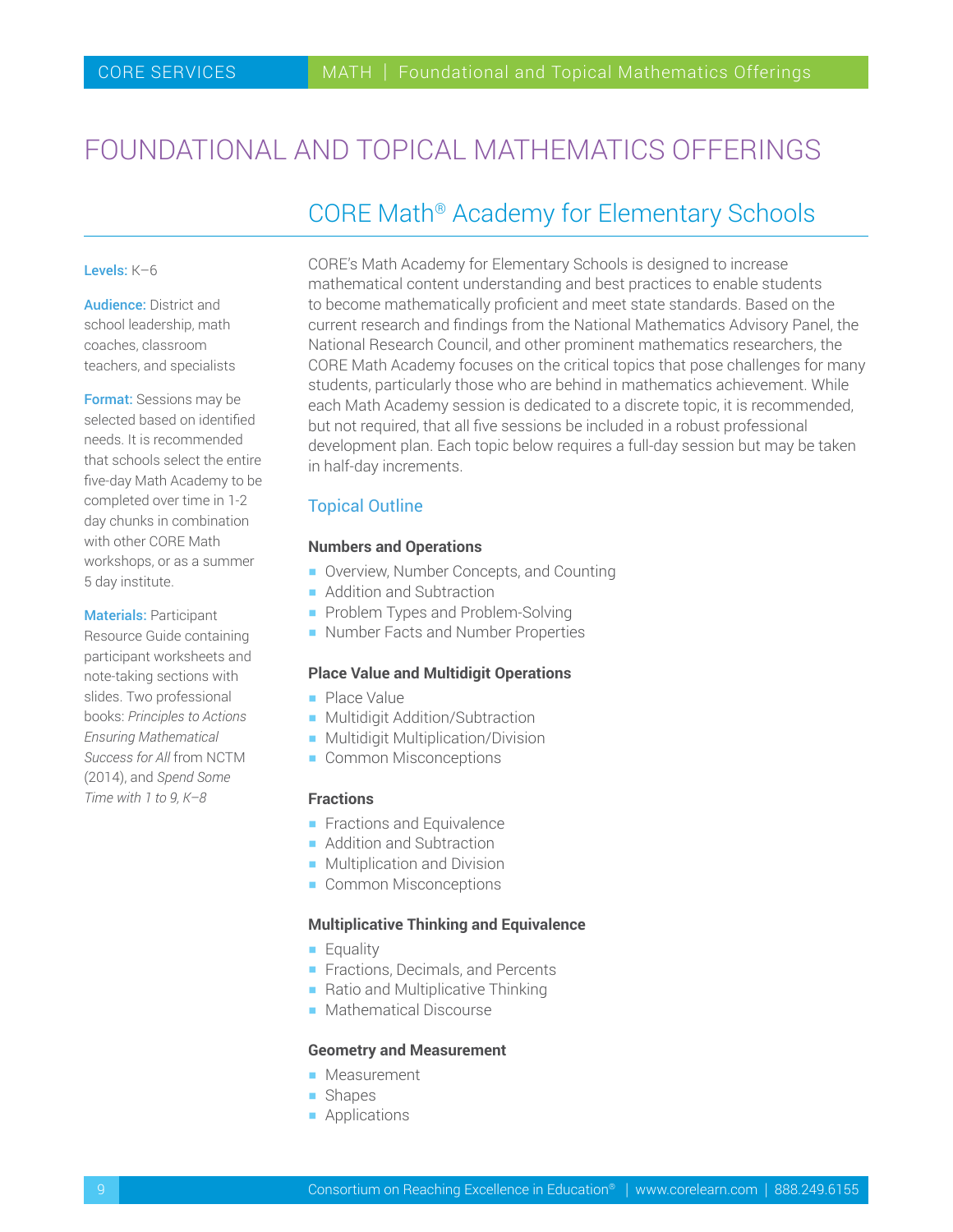### Participant Outcomes

- **H** Understand best practices for improving student proficiency in selected topics.
- **H** Understand math concepts and the connections between concepts and procedures.
- $\blacksquare$  Recognize and resolve student misconceptions.
- **H** Identify mathematical language and how to develop its use in students.
- **Understand the use of mathematical discourse to promote engagement and** deep processing.
- **EXECT** Learn effective strategies for connecting visual models to numerical representations through student engagement, mathematical reasoning, and making mathematics explicit.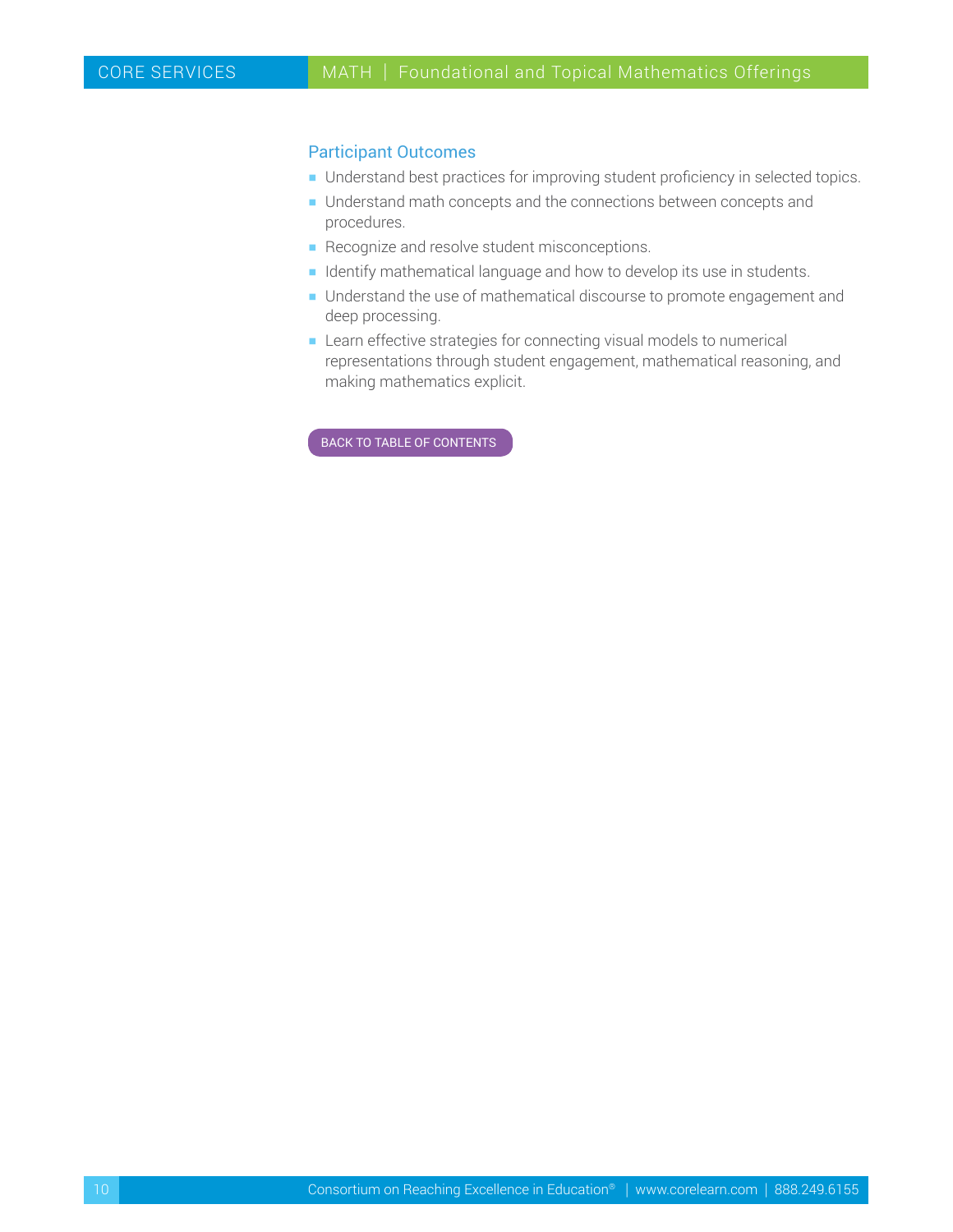# CORE Math® Academy for Middle Schools

### <span id="page-10-0"></span>Levels: 5–8

Audience: District and school leadership, math coaches, math chairs, classroom teachers, and specialists

Format: Sessions may be selected based on identified needs. It is recommended that schools select the entire five-day Math Academy to be completed over time in 1-2 day chunks in combination with other CORE Math workshops, or as a summer 5 day institute.

### Materials: Participant

Resource Guide containing participant worksheets and note-taking sections with slides. Two professional books: *Principles to Actions Ensuring Mathematical Success for All* from NCTM (2014), and *Spend Some Time with 1 to 9, adolescent level*

CORE's Math Academy for Middle Schools is designed to increase mathematical content understanding and best practices to enable students to become mathematically proficient and meet rigorous state standards. Based on the current research and findings from the National Mathematics Advisory Panel, the National Research Council, and other prominent mathematics researchers, the CORE Math Academy focuses on the critical topics that pose challenges for many students, particularly those who are behind in mathematics achievement. While each Math Academy session is dedicated to a discrete topic, it is recommended, but not required, that all five sessions be included in a robust professional development plan. Each topic below requires a full-day session but may be taken in half-day increments.

### Topical Outline

### **Number Sense and Operations**

- **Thinking Deeply about Mathematics**
- **-** Understanding Numbers
- **Mental Math**
- $\blacksquare$  Intervention with Multidigit Operations

### **Fractions**

- $\blacksquare$  Fractions and Equivalence
- **Addition and Subtraction**
- $\blacksquare$  Multiplication and Division
- **Common Misconceptions**

### **Multiplicative Thinking**

- **•** Percents
- $\blacksquare$  Ratio and Multiplicative Thinking
- **•** Proportions
- **Applications and Word Problems**

#### **Geometry and Measurement**

- **Geometric Thinking**
- **Measurement**
- $\blacksquare$  Properties of Shapes
- $\blacksquare$  Transformations

### **Topic: Entering Algebra**

- **h** Integers
- **Solving Equations**
- $\blacksquare$  Patterns to Functions
- Mathematical Discourse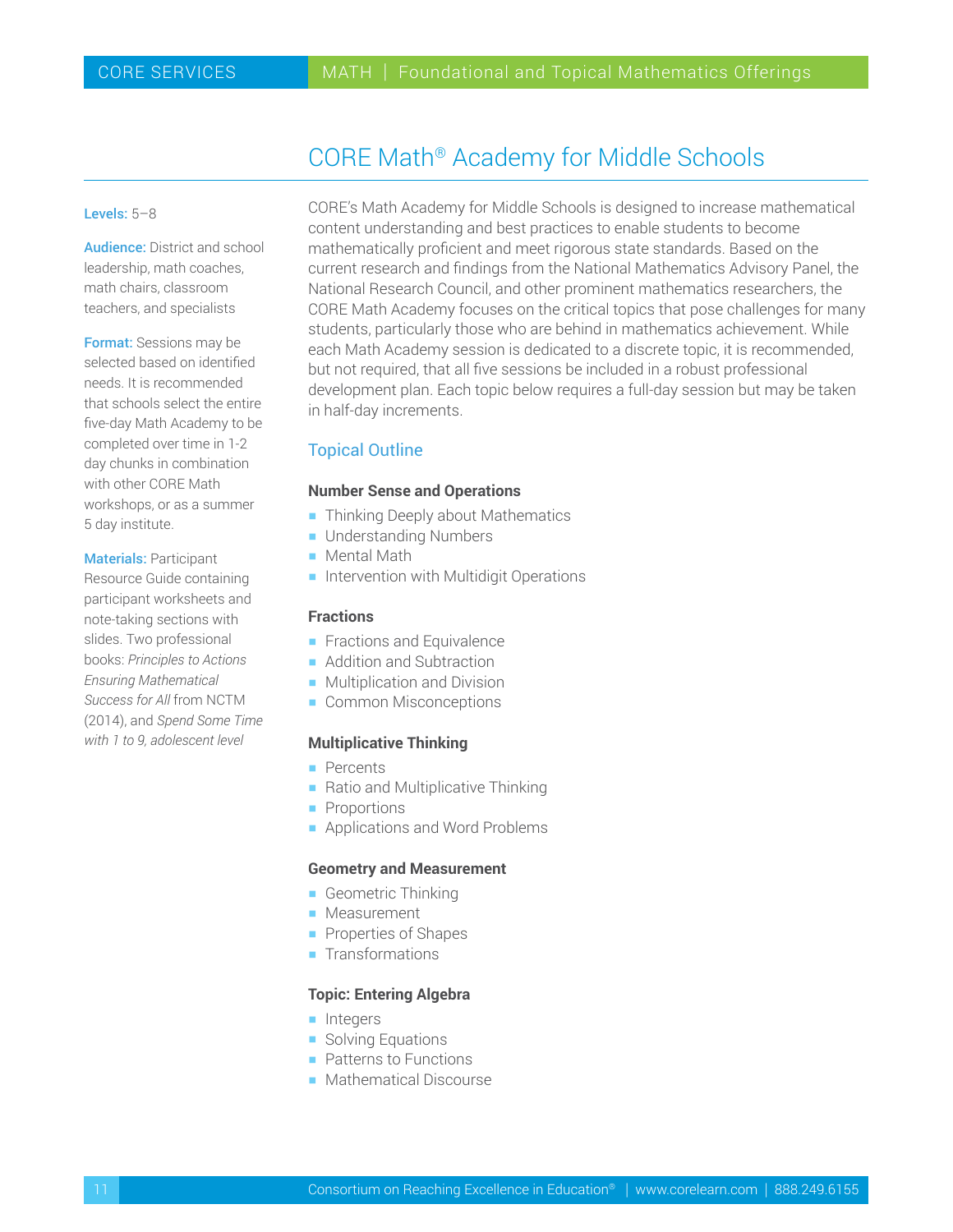### Participant Outcomes

- **H** Understand best practices for improving student proficiency in selected topics.
- **H** Understand math concepts and the connections between concepts and procedures.
- $\blacksquare$  Recognize and resolve student misconceptions.
- **H** Identify mathematical language and how to develop its use in students.
- **Understand the use of mathematical discourse to promote engagement and** deep processing.
- **EXECT** Learn effective strategies for connecting visual models to numerical representations through student engagement, mathematical reasoning, and making mathematics explicit.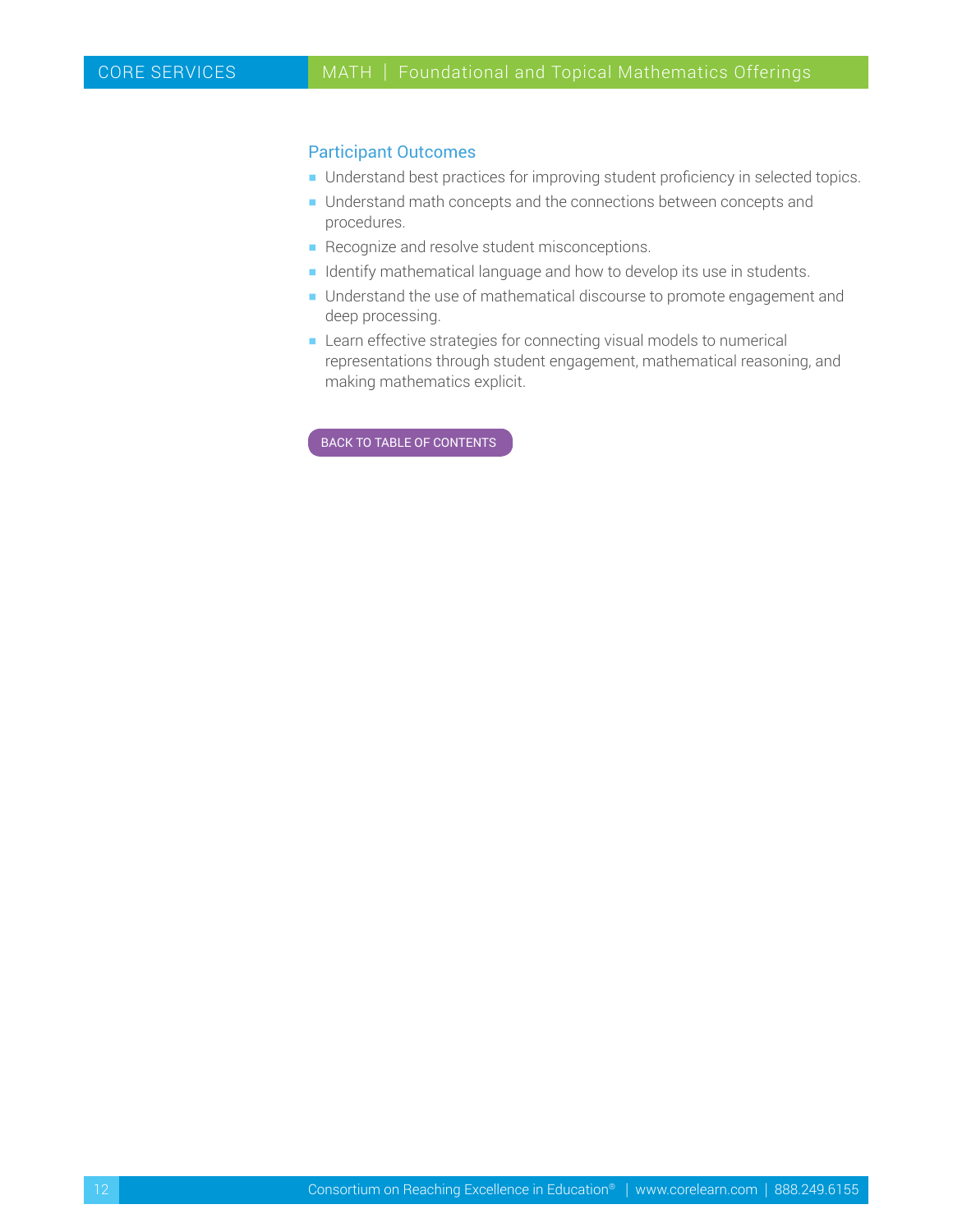# CORE Math® Academy for High Schools

### <span id="page-12-0"></span>Levels: 9-12

Audience: District and school leadership, math coaches, math chairs, classroom teachers, and specialists

Format: Sessions may be selected based on identified needs. It is recommended that schools select the entire five-day Math Academy to be completed over time in 1-2 day chunks in combination with other CORE Math workshops, or as a summer 5 day institute.

### Materials: Participant

Resource Guide containing participant worksheets and note-taking sections with slides. Two professional books: *Principles to Actions Ensuring Mathematical Success for All* from NCTM (2014), and *Spend Some Time with 1 to 9, adolescent level*

CORE's Math Academy for High Schools is designed to increase mathematical content understanding and best practices to enable students to meet state standards. Based on the current research and findings from the National Mathematics Advisory Panel, the National Research Council, and other prominent mathematics researchers, the CORE Math Academy focuses on the critical topics that pose challenges for many students, particularly those who are behind in mathematics achievement. Each Math Academy session is dedicated to a discrete topic, it is recommended, but not required, that all five sessions be included in a robust professional development plan. Each topic below requires a full-day session but may be taught in half-day increments.

### Topical Outline

### **Fractions and Rational Numbers**

- Number Sets and Fractions
- $\blacksquare$  Connecting Representations
- **H** Understanding Procedures
- **Applications and Problem Solving**

### **Ratio, Proportion, and Percent**

- Ratio, Rates, and Proportions
- **•** Percent
- $\blacksquare$  Proportional Thinking
- $\blacksquare$  Applications and Problem Solving

### **Algebra and Solving Equations**

- **h** Integers
- $\blacksquare$  Variables and Expressions
- **Solving Equations**
- Applications and Problem Solving

### **Algebra and Functions**

- Patterns and Functions
- Connecting Multiple Representations
- **Properties of Functions**
- Applications and Problem Solving

### **Geometry**

- $\blacksquare$  Geometric Thinking
- **Properties of Shapes**
- **From Conjecture to Proof**
- Applications and Problem Solving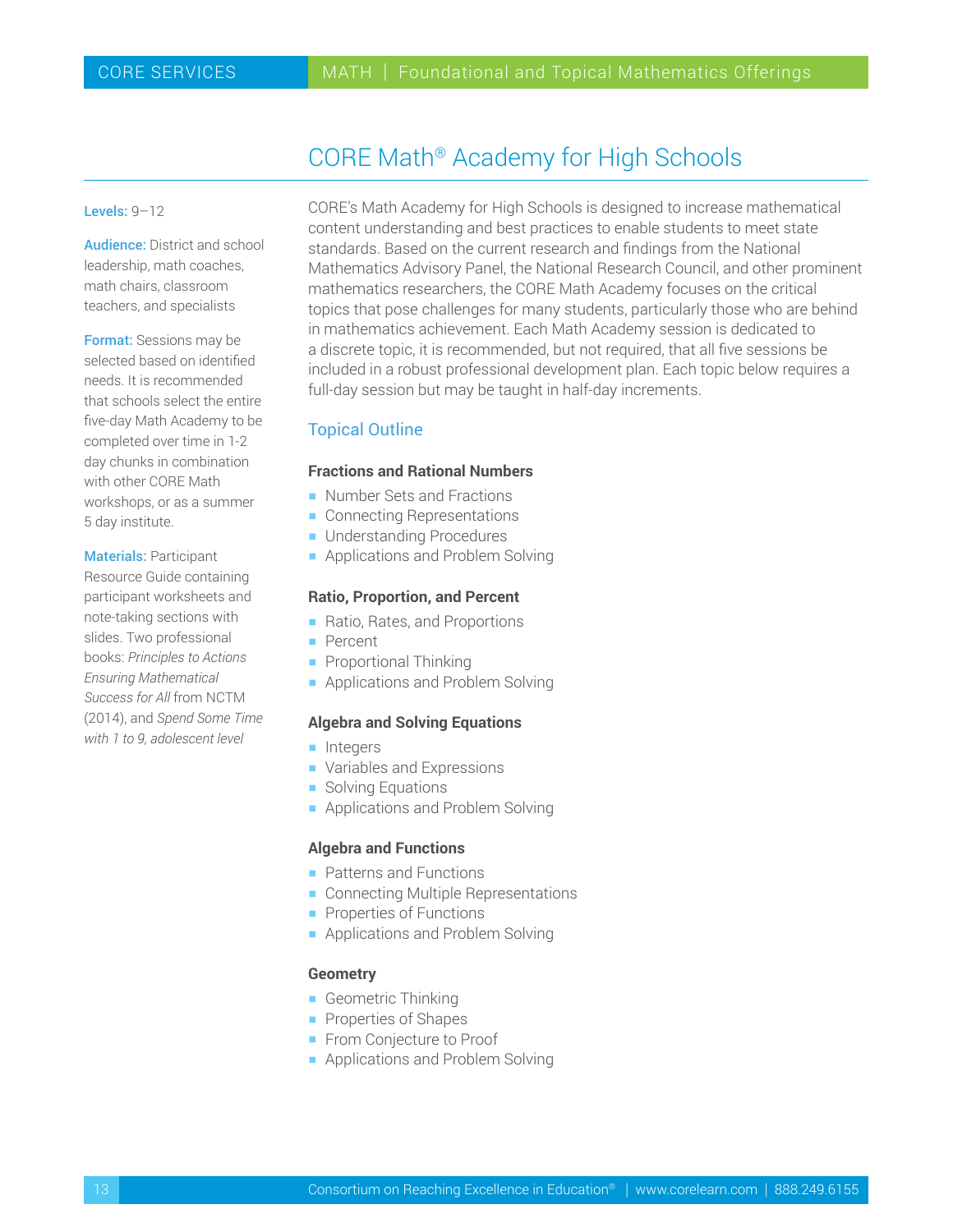### Participant Outcomes

- **H** Understand best practices for improving student proficiency in selected topics.
- **H** Understand math concepts and the connections between concepts and procedures.
- $\blacksquare$  Recognize and resolve student misconceptions.
- **H** Identify mathematical language and how to develop its use in students.
- **Understand the use of mathematical discourse to promote engagement and** deep processing.
- **EXECT** Learn effective strategies for connecting visual models to numerical representations through student engagement, mathematical reasoning, and making mathematics explicit.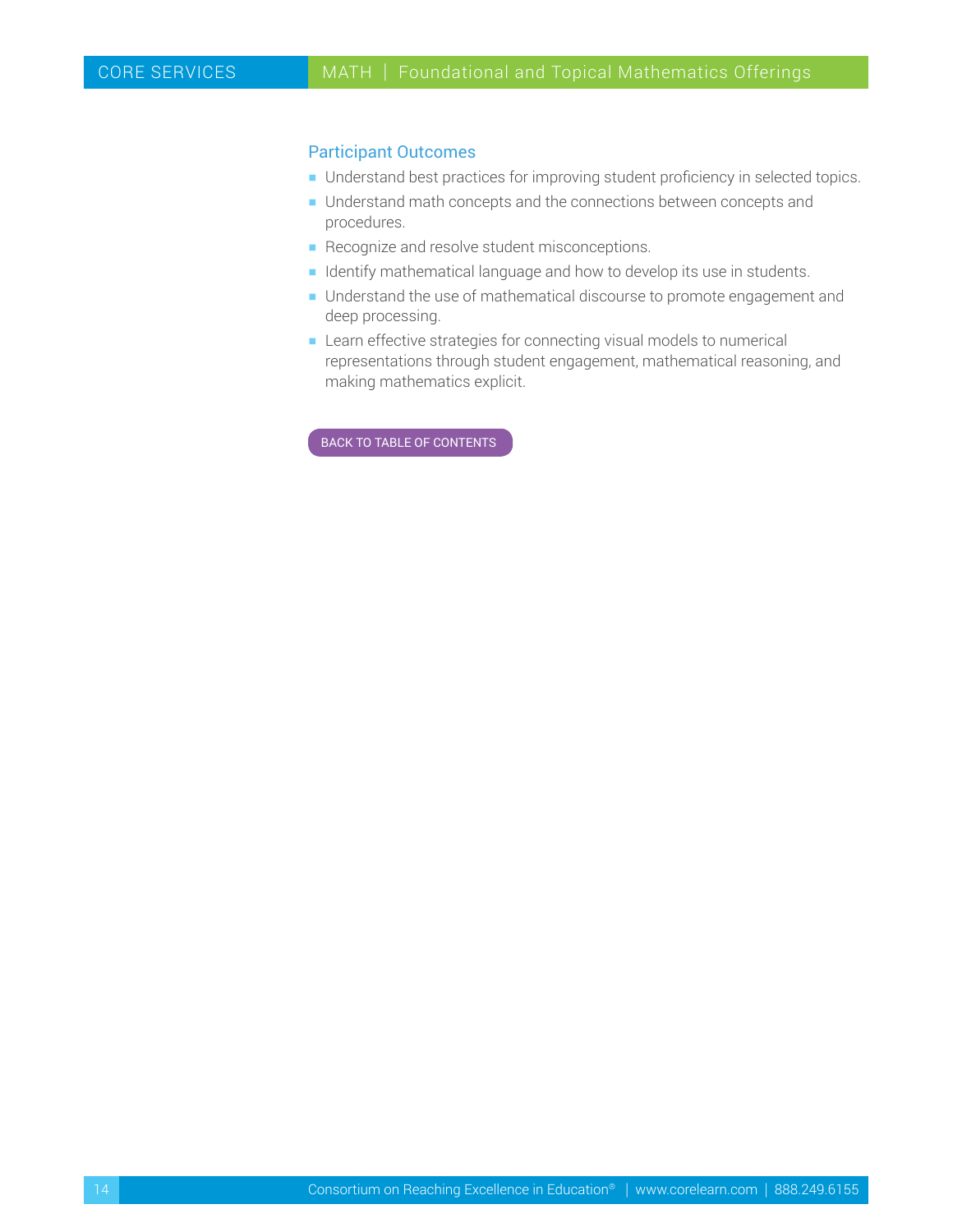## Mathematical Discourse, Writing and Academic **Vocabulary**

### <span id="page-14-0"></span>Levels: K–12

Audience: Classroom teachers, math coaches, district and school leadership, and specialists

Format: One day, usually combined with other training events or site visits

Materials: Participant Resource Guide containing participant worksheets and note-taking sections with slides

This one-day workshop focuses on strategies to effectively learn math vocabulary and use reading, writing, and discourse to help all students, particularly English learners, become more proficient in math. Research shows math texts are the densest of all types of textbooks, and many students do not know how to read and use math texts as resources. Writing about math helps students develop thinking and understanding, and provides opportunities for assessing understanding and identifying misconceptions. Talking about math, or student discourse, on a regular basis develops and clarifies thinking, provides opportunities to speak and hear math language, and offers additional opportunities to assess understanding and identify misconceptions. Central to reading, writing, and talking about math is vocabulary. Mathematical vocabulary presents several types of challenges, including specific and specialized mathematical terminology, words with multiple meanings, homophones, and small words in confusing contexts. Participants in this workshop will work through these challenges and explore strategies for learning and using vocabulary, reading and understanding math texts and math word problems, writing about math, and developing mathematical discourse.

### Participant Outcomes

- Use reading, writing, and discourse to help students become more proficient in math.
- $\blacksquare$  Learn about challenges with math vocabulary and strategies for addressing these challenges.
- $\blacksquare$  Identify the unique challenges with math texts and math word problems, and learn strategies for addressing these challenges.
- $\blacksquare$  Recognize levels of discourse and how to develop and promote meaningful discourse.
- $\blacksquare$  Learn strategies for incorporating meaningful writing activities that promote learning mathematics.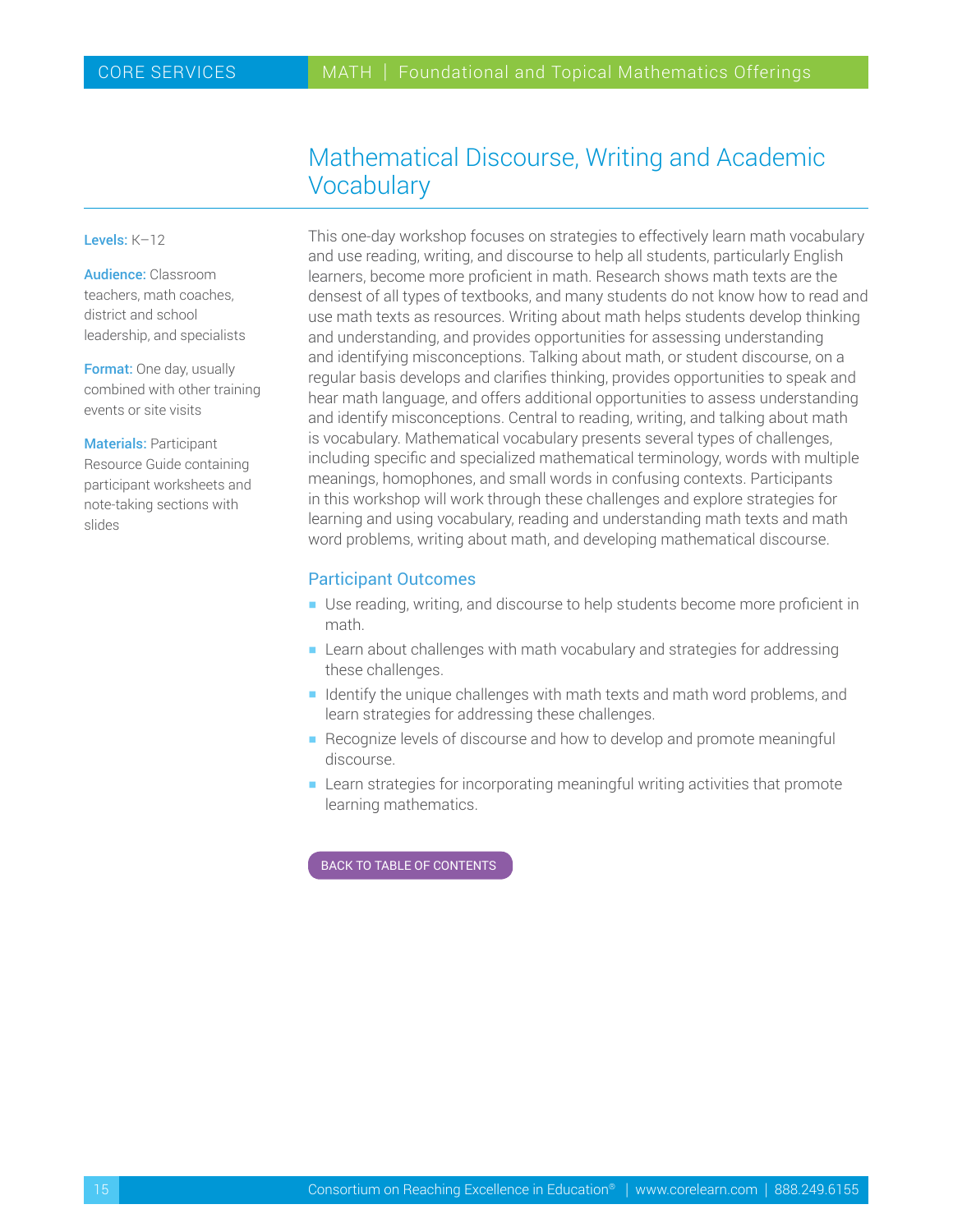# Teaching Problem Solving Through Mathematical Modeling and Other Math Applications

<span id="page-15-0"></span>Levels: K–12

Audience: Classroom teachers, math coaches, district and school leadership, and specialists

Format: One day, usually combined with other trainings or site visits

Materials: Participant Resource Guide

In this one-day working session participants will learn about the various uses for problem solving and the types of modeling required in all state standards. Participants will examine how problem solving is used to apply or model with mathematics and used to deepen, extend, or add to mathematical knowledge. This session focuses on strategies for teaching students to become adept at reasoning and applying critical thinking in mathematics while solving routine and nonroutine problems. The session addresses methods for processing student thinking through effective mathematical discourse and making mathematical connections explicit by the end of the lesson. The CORE facilitator will highlight expert instructional strategies designed to keep students focused on the math in order to accomplish the learning objectives. Participants will recognize the importance of using math to model real-world phenomena and identify key places in the standards for doing so. Participants will complete activities that demonstrate problems at multiple levels of rigor, using appropriate examples for their grade level/course.

### Participant Outcomes

- Recognize problem solving as both a tool for learning and a goal of learning.
- **-** Learn methods for making mathematical connections explicit within a problemsolving framework.
- **EXECT** Learn how to provide facilitated and focused problem-solving activities ranging from quick problems to extended problems.
- Understand how problem solving relates to applying mathematics to the real world (modeling) and applying mathematics to purely mathematical contexts to extend learning.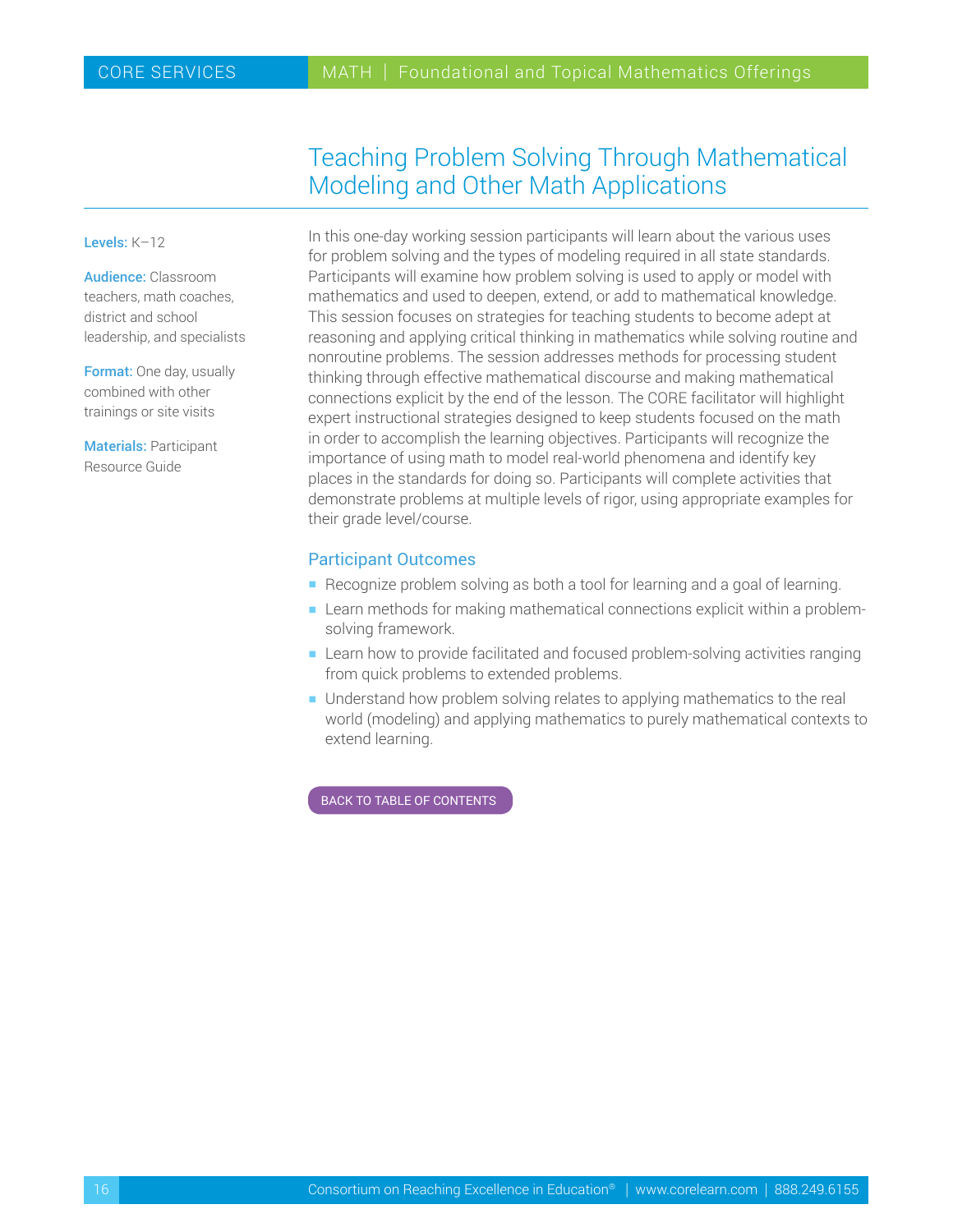# Intensive Lesson Study: Learning About Teaching Through Intensive Study of Selected Key Lessons

#### <span id="page-16-0"></span>Levels: K-12

Audience: Administrators, all content-area teachers, coaches, and specialists

Format: One day, usually combined with other training events or site visits

Materials: Participant Resource Guide

Intensive lesson study leads educators to systematically analyze their teaching practice in order to understand what aspects best influence learning. Teachers and other educators work in small groups to plan, observe, critique, and revise a lesson. This is typically part of site visits or may be a workshop based on school/ district need. This work initiates an ongoing process that is continued through site implementation.

The lesson study process includes the following six steps:

- 1. Set goals.
- 2. Plan the lesson.
- 3. Plan for lesson teaching and observation.
- 4. Observe and collect data on the lesson.
- 5. Analyze the data and revise the lesson.
- 6. Share the findings.

The Intensive Lesson Study workshop provides a focused day to familiarize teachers and school leaders with the lesson study process and begin work on the six steps listed above. These steps establish a strong professional learning community centered on instruction and begin a sustainable process for ongoing internal professional development. Prior to and during follow-up site implementation, the CORE consultant will facilitate completion of the six-step process.

The Intensive Lesson Study workshop is offered in conjunction with other CORE services such as academies, Program Planning, and/or Site Implementation.

### Participant Outcomes

- **h** Increase knowledge of mathematics.
- $\blacksquare$  Increase knowledge of how to effectively teach mathematics.
- $\blacksquare$  Develop a stronger professional learning community.
- **Connect daily practice/lessons with long-term learning goals.**
- $\blacksquare$  Instill mutual accountability with peers to provide high-quality instruction.
- $\blacksquare$  Improve the quality of lesson plans to promote student learning.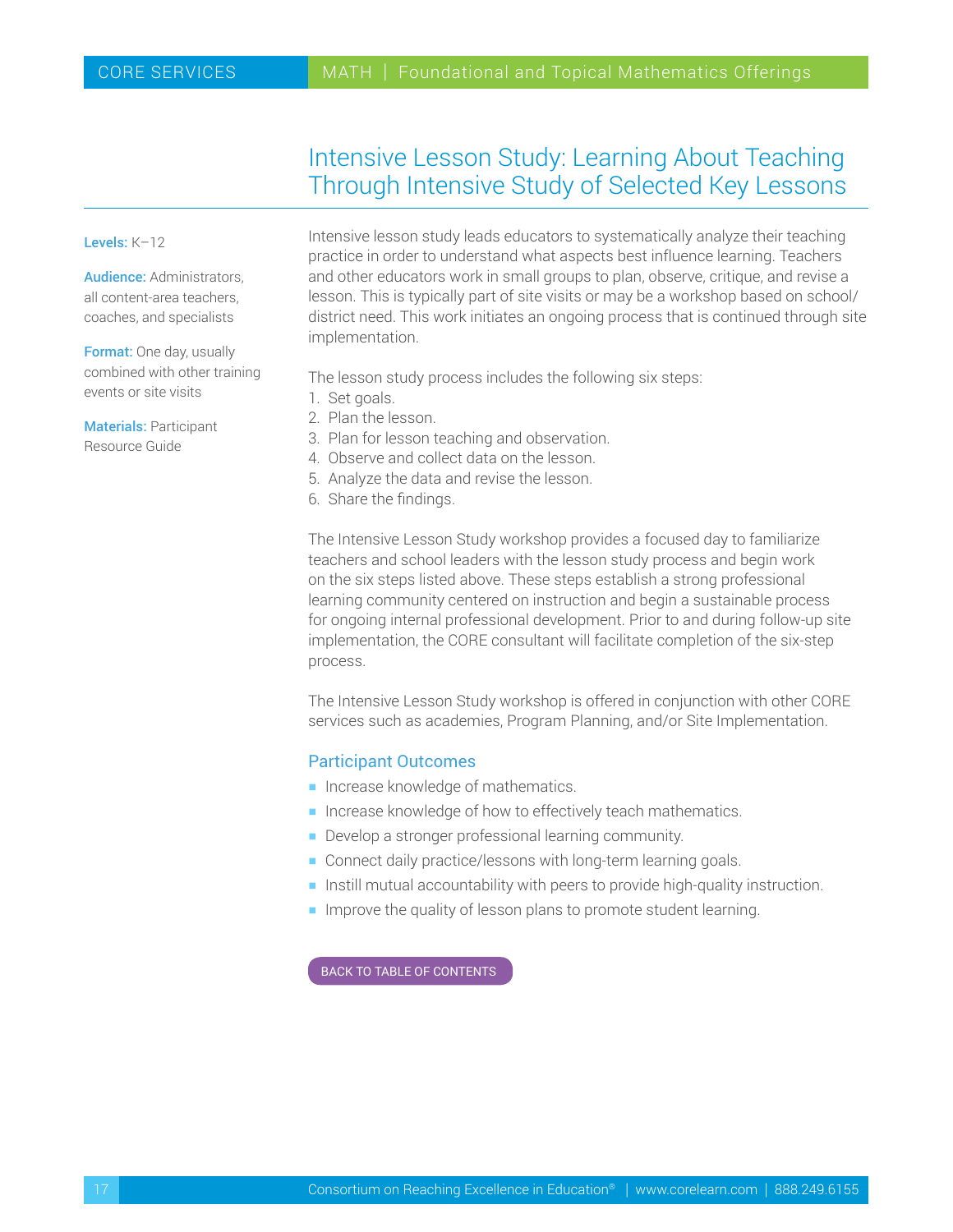# Fluency and Coherence

<span id="page-17-0"></span>Levels: K–12

Audience: Classroom teachers, math coaches, district and school leadership, and specialists

Format: One day, usually combined with other trainings or site visits

Materials: Participant Resource Guide, *Spend Some Time with 1 to 9*

Focus and coherence in state content standards, combined with the standards for mathematical practice require rigorous conceptual understanding and fluency with math. This workshop will identify topics for mathematical fluency at the participant's grade level and address processes leading to it. Participants will connect fluencies to their state standards so that they can demonstrate how the standards provide a road map or progression of learning that leads to that fluency. Participants will complete a series of activities applicable to their grade level/course to highlight the links between fluency with facts, fluency with related concepts, and building number sense. They will also analyze units of instruction and identify the fluencies students need to reach.

### Participant Outcomes

- Identify the fluencies required at the participant's grade level/course.
- $\blacksquare$  Explain fluencies both in terms of skills and applications, and the processes leading to these fluencies.
- **EXEC** Learn how to use fluency activities to help build robust number sense.
- $\blacksquare$  Plan instruction that addresses and leads to the required fluencies.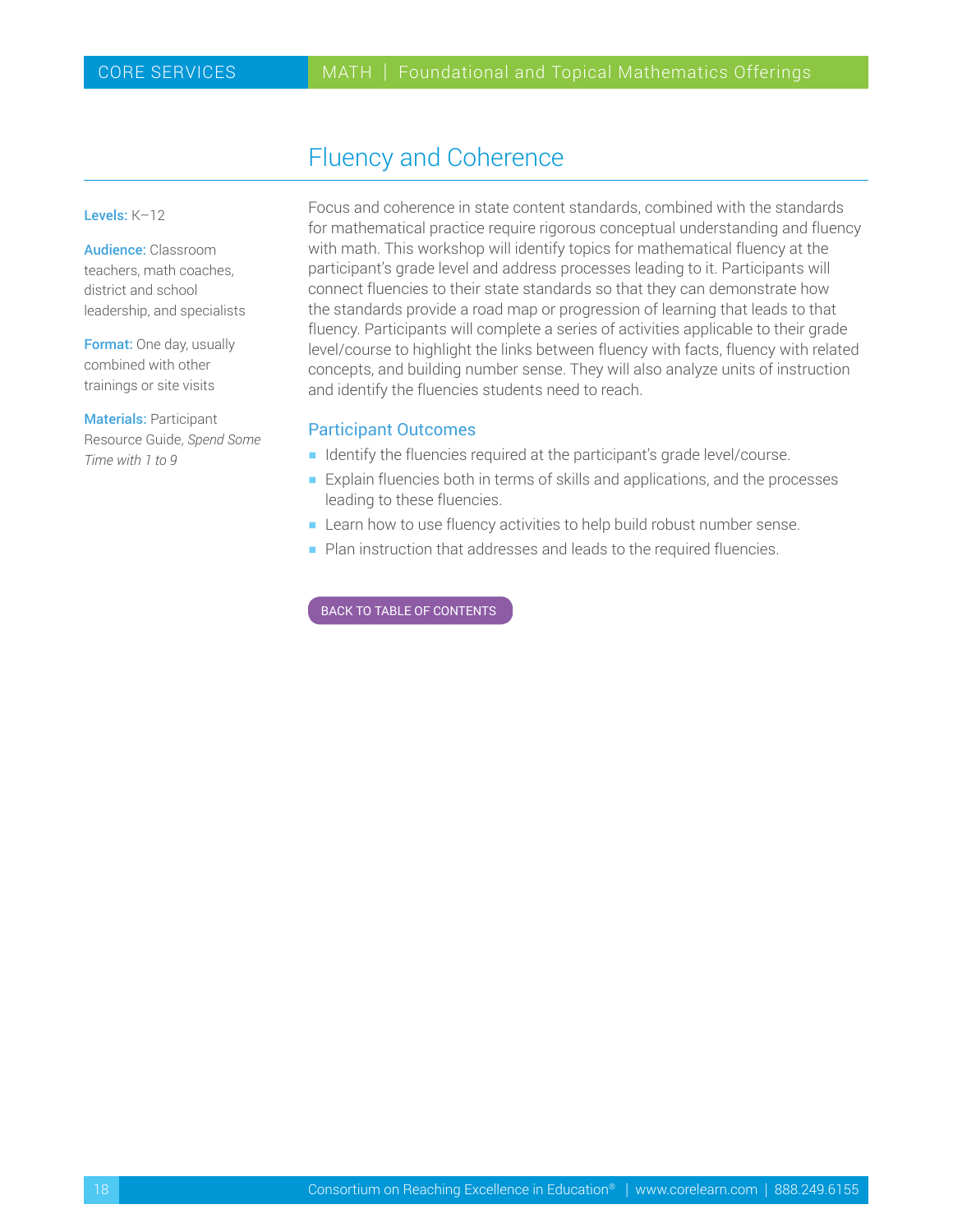# <span id="page-18-0"></span>INSTRUCTIONAL RESOURCES



## *Spend Some Time With 1 to 9*

*Spend Some Time with 1 to 9* provides teachers with sets of problems that build fluency and number sense while requiring students to think about mathematical relationships. As they work through these problem-solving activities, students reason about the mathematics at the same time they are constantly putting numbers together and taking them apart.

### Features of *Spend Some Time with 1 to 9:*

- **Links to the CCSSM:** The specific content standards from the Common Core State Standards for Mathematics (CCSSM) that connect to each activity are identified and listed.
- **Differentiated instruction:** Activities have built-in multiple entry and exit points that allow for learners of varying levels to access and solve problems.
- **Flexible activities:** Although the activities target specific grade levels or standards, you can use them with other grade levels.
- **Extension activities:** Each activity includes ideas for prompts, questions, or extensions to further engage students.
- **Solutions provided:** The final section of the book provides solutions for each activity, including sample solutions for activities that have multiple correct answers.
- **n Online prep quizzes:** These web-based quizzes lay a foundation for each challenge activity and are available through multiple devices (computer, smartphone, and tablet).

The K–8 edition consists of 25 activities working with whole numbers, rational numbers, and geometric figures. The 6–12 edition consists of 20 activities that include building fluency with fractions, proportions, algebraic expressions, and geometric concepts. These activities provide additional tools to create a vigorous and engaging mathematics classroom and deepen students' understanding of essential math concepts and number relationships. With these fun and challenging supplemental math activities, you and your students are sure to enjoy spending time with 1 to 9!